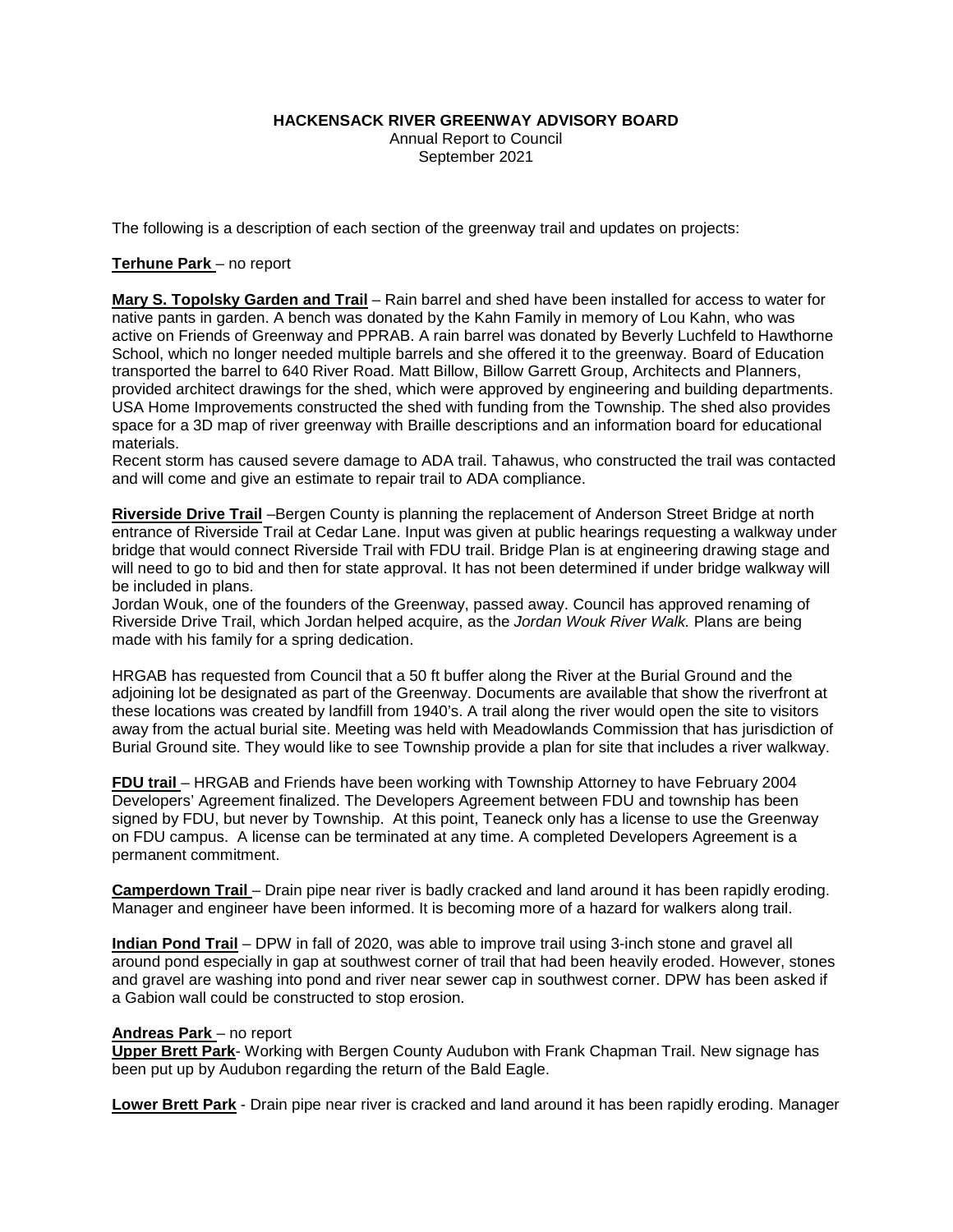and engineer have been informed. HRGAB is working with Historic New Bridge Landing Commission to have a plan to clear invasive plants and open view to river as well as controlling flooding. National Parks Service provides grant funding under American Battlefields Protection Grants, which may be able to help fund improvements to Lower Brett. Applications will be open in November 2021. 1A survey by HNBLC was done and shared with Teaneck regarding historic significance of site. We have recommended that Teaneck do a 1B survey to determine the meets and bounds of Brett Park and then compare these with deeds and HNBL statutes. Once meets and bounds are established Teaneck can begin coordinating with HNBLC for rehabilitation of park with regard to removing invasive plants and controlling flooding.

**Cleanups** scheduled throughout the year with Friends of the Hackensack River Greenway are listed below. Bergen County Clean Communities provided equipment and supplies. Their Mini-grants were applied for and awarded. \$300 in grant money has been received by Friends for purchase of native plants.

April 11 Terhune Park April 17 Mary S. Topolsky Garden and Trail May 2 Riverside Drive May 15 Camperdown June 6 Indian Pond June 19 Upper Brett Park July 17 Terhune Park August 1 Mary S. Topolsky Garden and Trail August 14 Riverside Drive August 29 Camperdown September 18 Indian Pond October 10 Andreas Park October 16 Upper Brett Park November 7 Lower Brett Park November 20 Terhune Park December 5 Mary S. Topolsky Garden and Trail December 18 Riverside Drive

## **PSE&G Diversion Project**

Open Space Plan and the Greenway – HRGAB recommended to Council to designate/purchase the following to meet 3.7 addition of open space that PSE&G Project requires:

•50 ft buffer along river at DPW yard

- •Acquiring property adjacent to 1500 River Road on north side that is an historical Lutheran Burial ground and former church property
- •Acquiring vacant lot east of Riverside Drive southern entrance on Cedar Lane

HRGAB recommended to Council to consider the following projects using the \$1.9 million funds from PSE&G Diversion Project.

•Provide funding for Burial Ground for signage and sitting area •Help fund rehabilitation of Brett Park with HNBL •Refurbish the Carriage House at Andreas as a Trailside Museum •Use funds to increase Greenway by purchasing homes that go up for sale along the river, placing an easement for 50' buffer and reselling property with easement or working on purchasing easements from willing property owners.

HRGAB strongly recommends to Council that the ROSSI be updated and approved so that Greenacre Funds will be available for future projects.

## **MPAP – Municipal Public Access Plan**

In 2013, HRGAB worked with EC, PPRAB and Planning Board to have this plan from NJ DEP approved, which would demonstrate Teaneck Township's commitment to providing access to Hackensack River to